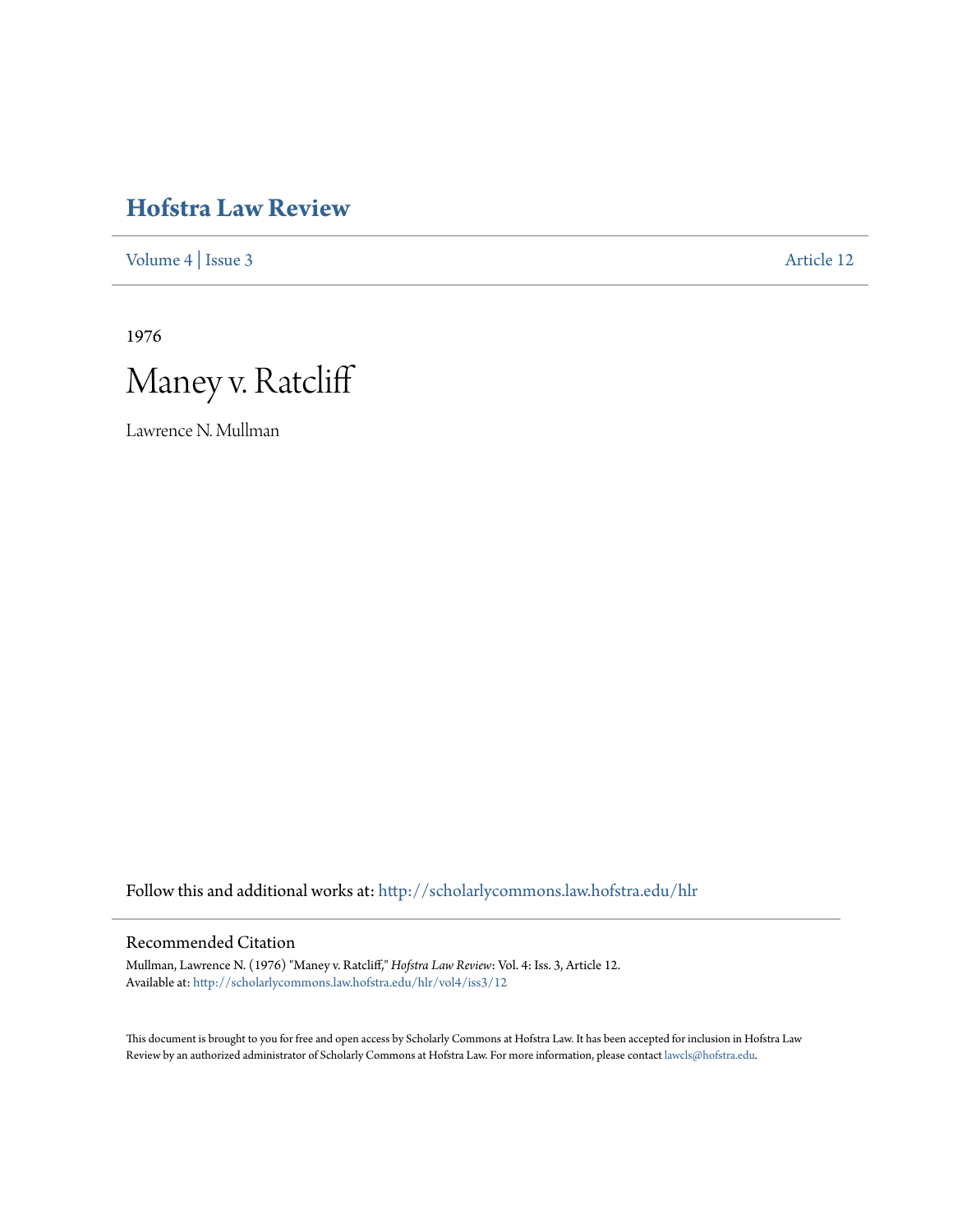## MANEY v. RATCLIFF

CONSTITUTIONAL LAW-Fourth *Amendment-Computerized Law Enforcement Records-Where an individual is subjected to repeated arrests as a result of an NCIC entry, there is a violation of the fourth amendment cognizable under 42 U.S.C. § 1983.* 399 F. Supp. 760 (E.D. Wis. 1975).

The National Crime Information Center (NCIC), a computerized index of individuals' criminal records and of outstanding fugitive from justice warrants, was designed by Congress to provide assistance to state law enforcement agencies.' In *Maney v. Ratcliff2* the District Court for the Eastern District of Wisconsin considered the issues raised by allegations of misuse of the system. The plaintiff brought suit under 42 U.S.C. § 19833 against the Chief of Police of Baton Rouge, Louisiana, a police officer, the District Attorney for the East Baton Rouge Parish, and an assistant district attorney.

The suit challenged the defendants' use of the NCIC in locating and causing the detention of the plaintiff for extradition to Louisiana. The defendants had placed a fugitive from justice entry into the system on the basis of an arrest warrant issued in May 1973. The warrant charged Maney with the felonious distribution of marijuana in February of that year.4 As a result of this entry, Maney was jailed on three separate occasions, twice in Wisconsin and once in New York. In each instance, after the

(a) The Attorney General shall-

- **(1)** acquire, collect, classify, and preserve identification, criminal identification, crime, and other records; and
- (2) exchange these records with, and for the official use of, authorized officials of the Federal Government, the states, cities, and penal and other institutions.
- 2. **399** F. Supp. 760 (E.D. Wis. 1975).
- **3.** 42 U.S.C. § 1983 (1970) provides:

4. Maney v. Ratcliff, **399** F. Supp. 760, 766 (E.D. Wis. 1975).

881

*<sup>1.</sup> See generally SUBCOMM.* **ON** CONSTITUTIONAL RIGHTS **OF SENATE** COMM. ON THE JUDICIARY, 93d Cong., 2d Sess., REPORT ON FEDERAL DATA BANKS AND CONSTITUTIONAL RIGHTS (Comm. Print 1974) [hereinafter cited as FEDERAL DATA BANKS].

Statutory authority for the NCIC is found in **28** U.S.C. § 534 (1971), which provides in pertinent part:

Every person who, under color of any statute, ordinance, regulation, custom, or usage, of any State or Territory, subjects, or causes to be subjected, any citizen of the United States or other person within the jurisdiction thereof to the deprivation of any rights, privileges, or immunities secured by the Constitution and laws, shall be liable to the party injured in an action at law, suit in equity, or other proper proceedings for redress.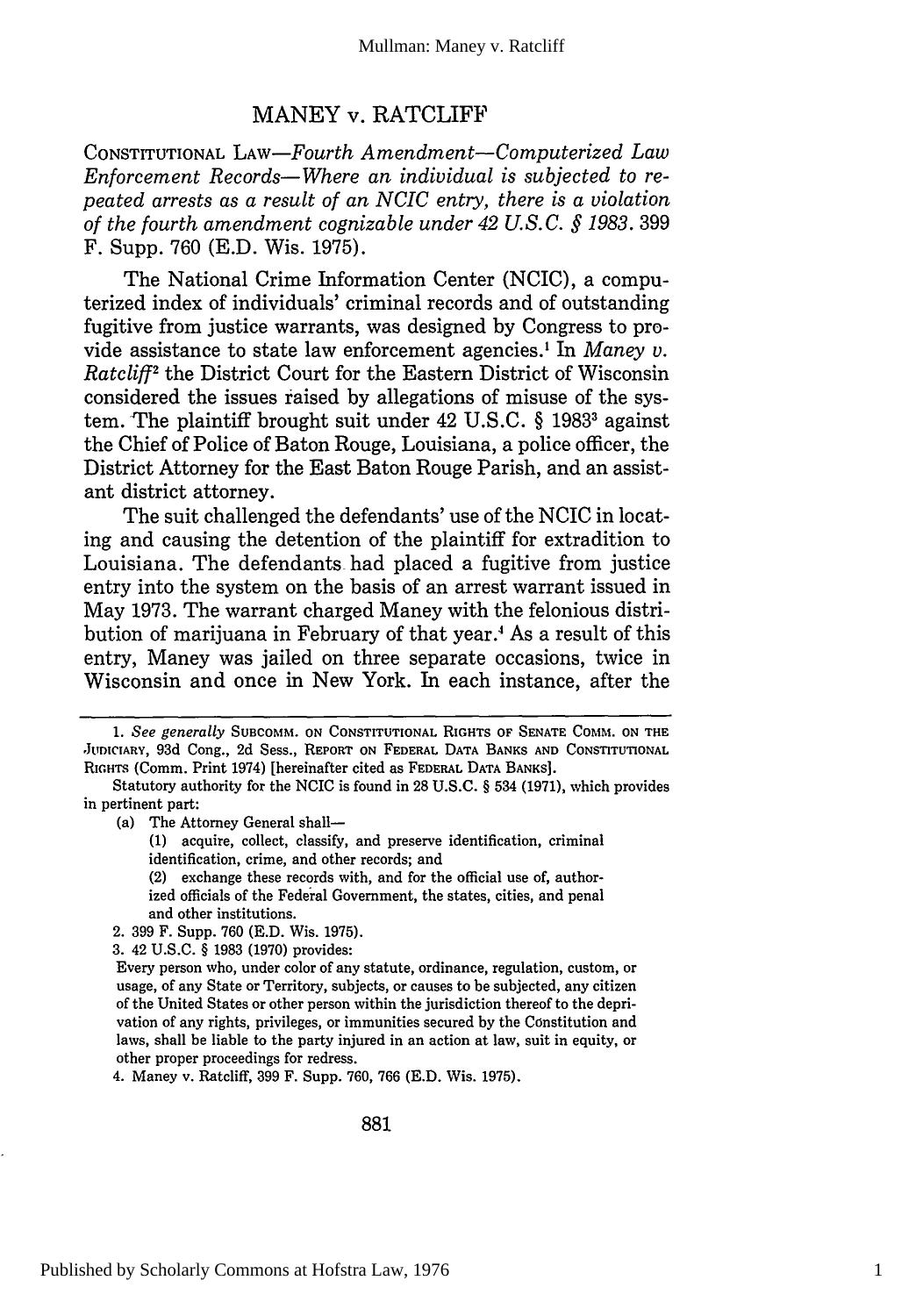plaintiff was stopped for an unrelated purpose, a routine NCIC check revealed the existence of the fugitive from justice warrant. Although the Baton Rouge authorities twice indicated that they desired extradition and that they would forward the necessary papers, these papers were never forwarded; after each of the three arrests, the plaintiff was eventually released. Although they failed to take the steps necessary to secure extradition, the defendants nevertheless neglected to remove the entry requesting the plaintiff's detention as a fugitive.<sup>5</sup> After his third arrest, Maney brought suit against the Baton Rouge officials for injunctive relief and compensatory and punitive damages.6

Before ruling on the substantive claim, the court considered the defendants' procedural objections involving venue,<sup>7</sup> personal jurisdiction,<sup>8</sup> prosecutorial immunity,<sup>9</sup> mootness,<sup>10</sup> and absten-

8. The court concluded that it had personal jurisdiction over the defendants by virtue of the Wisconsin long-arm statute, Wis. **STAT.** ANN. § 262.05(4) (Supp. 1975), and thus rejected the defendants' argument that the statute "was not intended to apply to the use of the NCIC system by police and prosecutors . . **. ."** Maney v. Ratcliff, 399 F. Supp. 760, 767-68 (E.D. Wis. 1975). The court held that the defendants' conduct constituted adequate "minimum contacts. **. .** such that the maintenance of the suit does not offend 'traditional notions of fair play and substantial justice.' *"Id., quoting* International Shoe Co. v. Washington, 326 U.S. 310, 316 (1945).

9. In dealing with the motion to dismiss by defendants Brown and Chaffin, the court was confronted with the issue of prosecutorial immunity. The court analyzed the *Maney* facts to determine whether the conduct of the defendants was "quasi-judicial as opposed to investigatory activit[y] normally performed by laymen, such as police officers." Maney v. Ratcliff, 399 F. Supp. 760, 770 (E.D. Wis. 1975), *citing* Hampton v. City of Chicago, 484 F.2d 602, 608 (7th Cir. 1973), *cert. denied,* 415 U.S. 917 (1974). The court held that the initial decision to extradite was a quasi-judicial function, but concluded that the decision to leave the entry in the NCIC after deciding not to extradite was outside the scope of prosecutorial immunity. Therefore, not all of Assistant District Attorney Chaflin's conduct was protected from the plaintiff's claim for damages. Maney v. Ratcliff, **399** F. Supp. **760, 770 (E.D.** Wis. **1975).**

After the *Maney* decision, the Supreme Court considered the issue of prosecutorial immunity in Imbler v. Pachtman, 44 **U.S.L.W.** 4250 **(U.S.** Mar. **2, 1976).** The Court held that prosecutors have absolute immunity from civil actions for damages brought under section **1983.** Basing its decision on the common law immunity afforded to prosecutors, the Court found that to provide anything less than an absolute bar to such actions "would

<sup>5.</sup> *Id.* at 773.

*<sup>6.</sup> Id.* at 764.

<sup>7.</sup> Venue in federal courts is controlled by 28 U.S.C. § 1391 (1971). Since none of the defendants resided in the Eastern District of Wisconsin, the court proceeded to analyze the claims. It concluded that each arrest constituted a separable claim of violation of the plaintiff's constitutional rights and, analogizing the alleged section 1983 violations to tort claims, held that the cause of action arose where the injury occurred. Maney v. Ratcliff, 399 F. Supp. 760, 766-67 (E.D. Wis. 1975). The court therefore held that venue was proper for the two Wisconsin arrests but dismissed, with approval of the plaintiff, the third claim involving events that took place in New York. *Id.* at 767.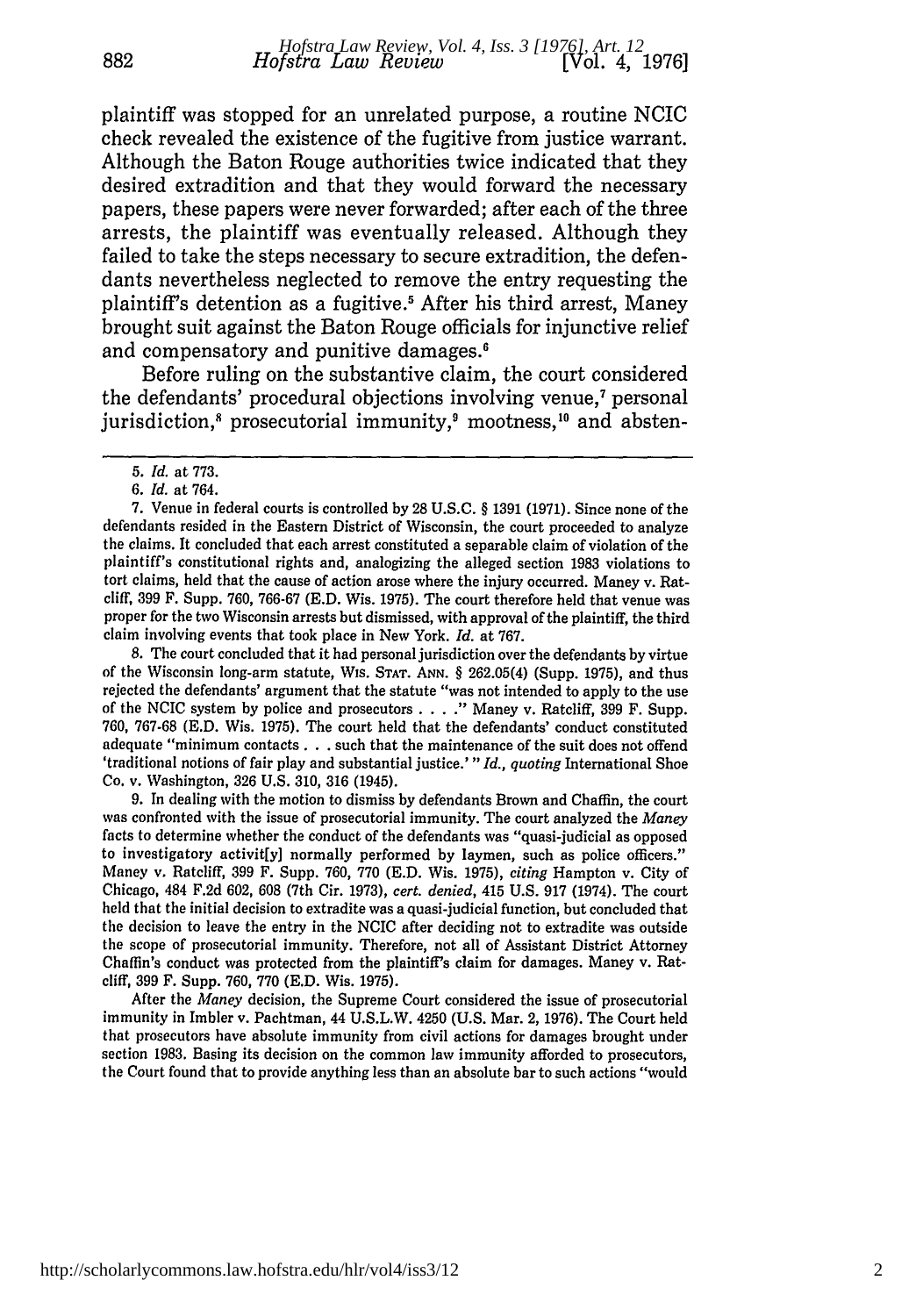tion." The court concluded that none of these claims was fatal to the suit. Reaching the merits, the court held that the complaint stated a cause of action and issued a preliminary injunction requiring the defendants to remove the NCIC entry and restraining another entry during the pendency of the action.<sup>12</sup>

To come within the scope of section 1983, a plaintiff must allege that he or she has been deprived of a right, privilege, or immunity secured by the Constitution by one acting under color of state law.<sup>13</sup> If both elements are established, the statute authorizes legal and equitable remedies. 4 The *Maney* court found that the plaintiffs complaint was sufficient to make out a prima facie violation of his rights under the fourth amendment. <sup>15</sup>

Throughout NCIC policy statements, the local law enforcement agency is considered to be the party responsible for entering and ensuring the accuracy of NCIC information. *See, e.g.,* FEDERAL **DATA BANKS,** *supra* note 1, at 2218. Since this function is an "investigatory activit[y] normally carried out by laymen such as police officers," (Hampton v. City of Chicago, 484 F.2d 602, 608 (7th Cir. 1973), *cert. denied,* 415 U.S. 917 (1974)), it appears that immunity should not attach at all.

10. On plaintiff's motion for a temporary restraining order during the pendency of the action, the court dealt with problems of mootness and abstention. The court noted that although the defendants had voluntarily removed the entry from the NCIC, they were nevertheless "free to return to [their] old ways." Maney v. Ratcliff, 339 F. Supp. 760, 771 (E.D. Wis. 1975), *quoting* United States v. W.T. Grant Co., 345 U.S. 629, **632** (1953). The court held that since the issue was not moot, it was obligated to protect against any future violations. Maney v. Ratcliff, 399 F. Supp. 760, 771 (E.D. Wis. 1975).

11. The plaintiff's request for orders restraining future prosecution and requiring the removal of the NCIC entry raised the issue of abstention. Relying on Younger v. Harris, 401 U.S. 37 (1971), and Kugler v. Helfant, 421 U.S. 117 (1975), the court found that there was a failure to demonstrate a showing of bad faith and therefore denied the plaintiffs motion to restrain the pending criminal proceeding. Maney v. Ratcliff, 399 F. Supp. 760, 772 (E.D. Wis. 1975). The court held that since the defendants knew of the plaintiff's whereabouts, the removal of the NCIC entry and an order restraining its re-entry would not interfere with an extradition request. The court further noted that a fundamental principle of the abstention doctrine "is that the federal plaintiff will be able to assert his constitutional rights in the state criminal prosecution." *Id.* at 772-73. Since there was no guarantee that the defendants would ever extradite and thereby provide the plaintiff with a forum, the court held that the *Younger* doctrine would not prohibit enjoining the NCIC entry.

12. Maney v. Ratcliff, 399 F. Supp. 760, 774 (E.D. Wis. 1975).

13. 42 U.S.C. § 1983 (1970). *See* note 3 *supra.*

14. *Id.*

15. Maney v. Ratcliff, 399 F. Supp. 760, 773 (E.D. Wis. 1975). The fourth amendment provides:

prevent the vigorous and fearless performance of the prosecutor's duty that is essential to the proper functioning of the criminal justice system." *Id.* at 4256. The Court, however, specifically refrained from deciding whether this absolute immunity applied to "aspects of the prosecutor's responsibility that cast him in the role of an administrative or investigative officer rather than an advocate." *Id.* at 4257. Therefore, the *Maney* court's holding that the original entry of the warrant was quasi-judicial in nature is still of legal significance.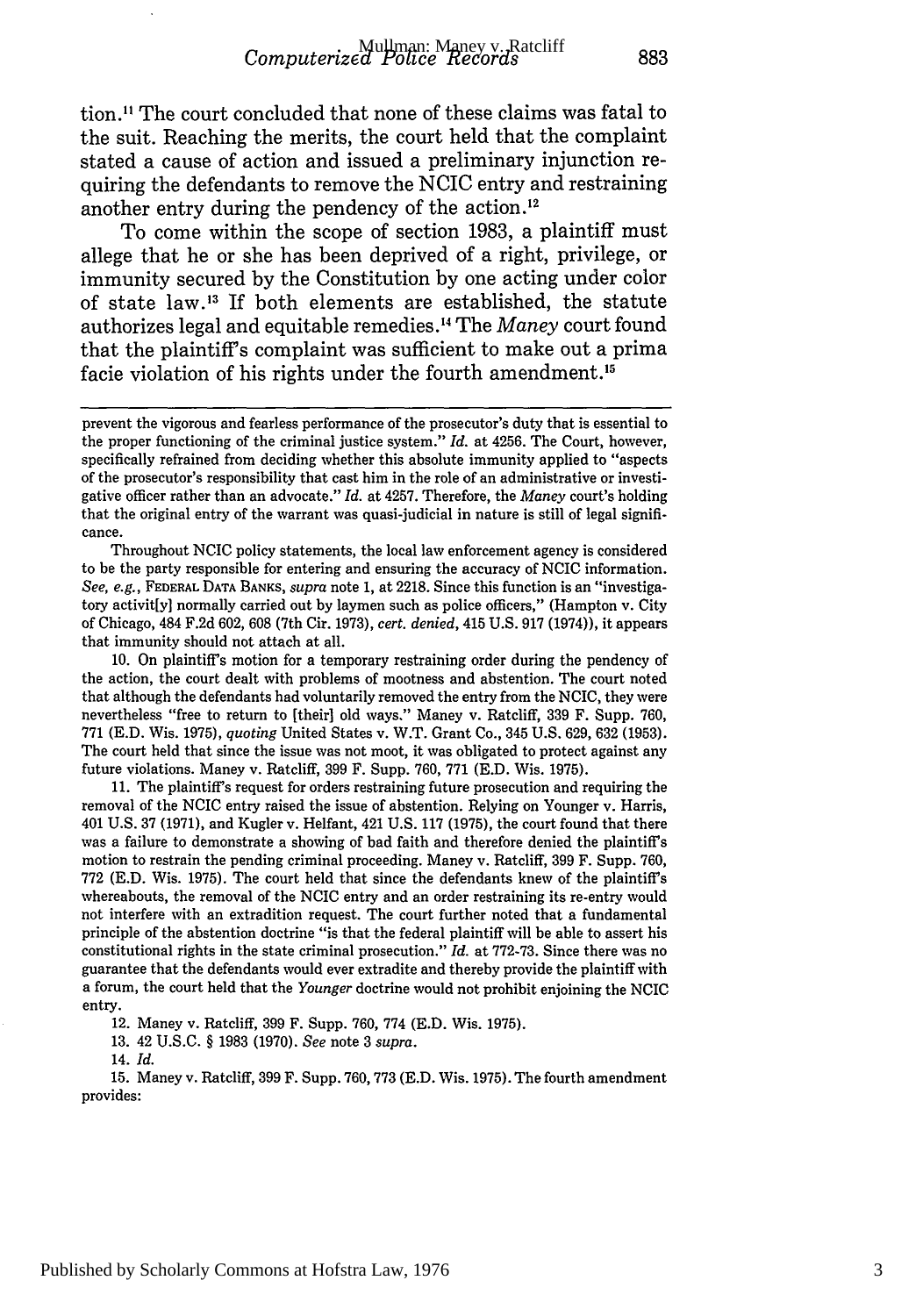In the court's analysis, the arrests constituted unreasonable seizures. The court cited *Terry v. Ohio<sup>16</sup>* and *Wolf v. Colorado<sup>17</sup>* to support the proposition that the fourth amendment guarantees the right "to be free from arbitrary and unreasonable interference by police."'" Apparently, the *Maney* court read *Wolf* and *Terry* as establishing the principle that the fourth amendment proscribes all reprehensible police conduct. There is little in either opinion to support this construction.<sup>19</sup>

In both *Wolf* and *Terry* the Supreme Court considered whether the police had probable cause upon which to actwhether the underlying facts were sufficient to justify the intrusions. In *Terry,* the petitioner sought reversal of a state conviction for carrying a concealed weapon. He alleged that the trial court improperly admitted evidence obtained after the police had frisked him in the absence of probable cause to believe that he had committed a crime. The Court concluded that the police officer's concern for his own safety justified the minimally intrusive search for weapons.<sup>20</sup> It held that the fourth amendment's "general proscription against unreasonable searches and seizures"<sup>21</sup> was not offended and that admission of the evidence was therefore not improper.

In *Maney,* probable cause was not at issue. The question considered by the court was whether repeated arrests for the same offense are unreasonable seizures within the meaning of the fourth amendment even if each arrest is supported by probable cause. The *Terry* Court's references to reasonableness, however, related solely to justification to search and seize. There was no question of prosecutorial intent. Thus, the *Maney* court's reliance on *Terry* was at least questionable.

20, *Id.* at 30.

21, *Id.* at 20.

The right of the people to be secure in their persons, houses, papers, and effects, against unreasonable searches and seizures, shall not be violated, and no Warrants shall issue, but upon probable cause, supported by Oath or affirmation, and particularly describing the place to be searched, and the persons or things to be seized.

**U.S.** CONST. amend. IV.

<sup>16. 392</sup> U.S. 1 (1968).

<sup>17.</sup> **338** U.S. 25 (1948).

<sup>18.</sup> Maney v. Ratcliff, 399 F. Supp. 760, **773** (E.D. Wis. 1975).

<sup>19.</sup> The *Terry* Court specifically noted that "the issue is not the abstract propriety of the police conduct, but the admissibility against petitioner of the evidence uncovered by the search and seizure." Terry v. Ohio, 392 U.S. 1, 12 **(1968).**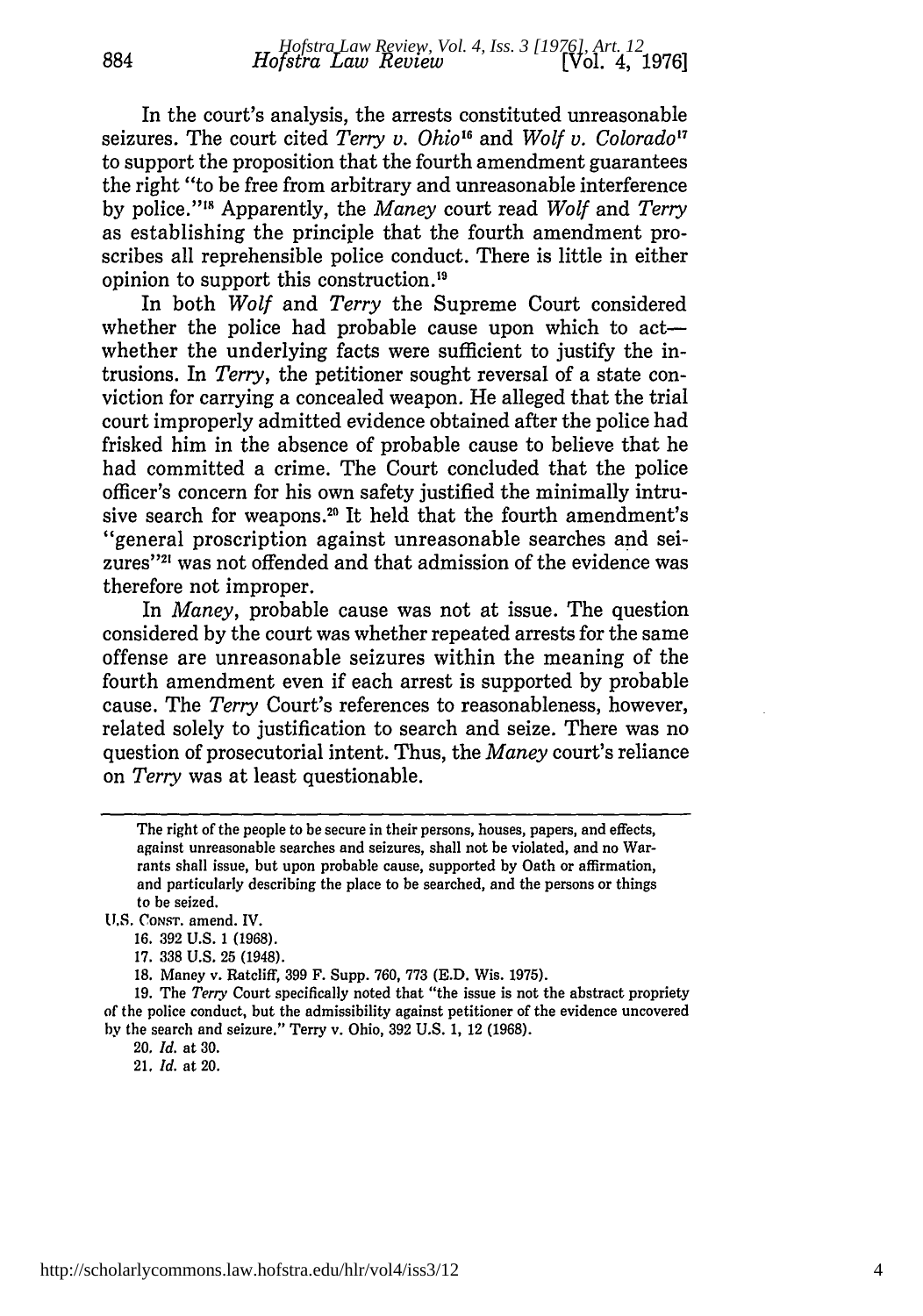The inappropriateness of an application of a fourth amendment analysis to the facts of *Maney* is further demonstrated by the court's reliance on *Marland v. Heyse,"* a Tenth Circuit Court of Appeals decision. The plaintiff in *Marland* was arrested on three separate occasions but never prosecuted. The *Maney* court cited *Marland* to support the proposition that multiple arrests in the absence of prosecution constitute a violation of the fourth amendment. 23 Although the *Marland* court did find that the plaintiff's constitutional rights had been violated, this conclusion did not rest on the fact of repeated arrests as the *Maney* court had suggested. The violation in *Marland* was the fact that the plaintiff was arrested on the "different occasions"24 in the absence of probable cause. Thus, the view that multiple arrests without prosecution constitute a fourth amendment violation is not supported by *Marland.*

The *Maney* court also cited *Jenkins v. Averett*.<sup>25</sup> The petitioner in *Jenkins,* who was shot and wounded by a police officer, brought suit under section 1983. He alleged a violation of his fourth amendment rights. Reversing the holding below, the court found that there was a constitutional injury in the police intrusion upon petitioner's physical integrity. The court explained that the right to be free from unreasonable searches and seizures includes protection of an individual's physical integrity.26 **Al**though the language employed by the *Jenkins* court is arguably broad enough to apply to the facts of *Maney,* the *Maney* court's reliance on it evidences a misconception of the constitutional injury involved.

This reliance on *Jenkins* reflects the true legal basis for the result reached by the *Maney* court. The beatings in *Jenkins* and the repeated arrests in *Maney* are analogous in that the conduct of the public officials in both cases was unconscionable. Although policy considerations might favor a construction of the fourth amendment which would effectively control such conduct, the Supreme Court has yet to embrace such an approach. Even **if** one accepts the proposition that the fourth amendment imposes a due process-like restraint on police conduct, 27 the validity of the result

<sup>22. 315</sup> F.2d 312 (10th Cir. 1963).

<sup>23.</sup> Maney v. Ratcliff, 399 F. Supp. 760, 773 (E.D. Wis. 1973).

<sup>24.</sup> Marland v. Heyse, 315 F.2d 312, 314 (10th Cir. 1963).

<sup>25. 424</sup> F.2d 1228 (4th Cir. 1970).

<sup>26.</sup> *Id.* at 1232.

<sup>27.</sup> *Cf.* Rochin v. California, 342 U.S. 165 (1952). The petitioner sought to have his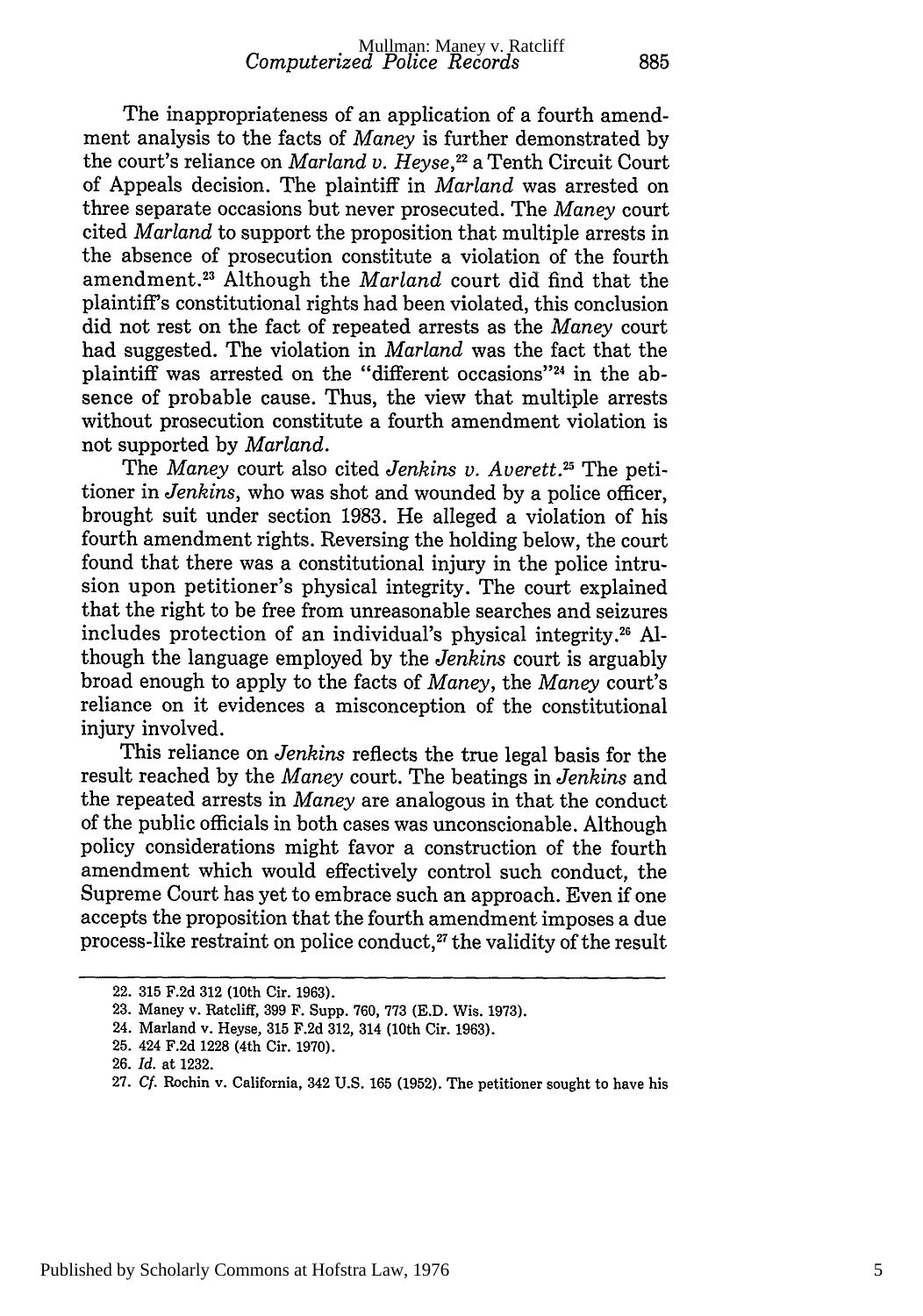in *Maney* is not free from doubt.

A careful analysis of the facts of the case reveals the fourth amendment analysis to be legally unsound. After the first arrest in Milwaukee, the defendants received notice of Maney's whereabouts. The court concluded that the defendants' failure to act upon the notification raised the inference that they had decided not to extradite.<sup>28</sup> Although this is a reasonable inference, the fact that the defendants did not extradite *after* the first arrest does not speak to the reasonableness of that arrest. Thus, the court's analysis would not support the conclusion that the plaintiff's rights were violated prior to the second arrest.

As the *Maney* court noted, despite the failure of the Baton Rouge officials to extradite after the first arrest, the NCIC entry remained active and it was, therefore, "only a matter of time until [Maney] would again be arrested **.... -12** The second arrest occurred in October 1974. After the police had stopped him for a minor traffic violation, Maney was again charged with being a fugitive from justice and was incarcerated for 30 days. The Baton Rouge officials indicated that they would forward the papers necessary for extradition but again failed to do so.<sup>30</sup>

The failure to delete the entry after the first arrest does not, however, appear to be unreasonable within the meaning of the *Maney* court's construction of *Terry.* The Baton Rouge officials did not seek extradition after the first arrest because they lacked sufficient evidence at that time.<sup>31</sup> The defendants apparently

Due process of law, as a historic and generative principle, precludes defining, and thereby confining, these standards of conduct more precisely than to say that convictions can not be brought **by** methods that offend "a sense of justice." ICitation omitted.]

*Id.* at **173.** The conduct at issue in *Maney* was not so offensive as to bring it within the meaning of *Rochin. See* United States v. Robinson, 414 **U.S. 218 (1973)** (thorough search of individual incident to a lawful arrest not so extreme as to violate due process); United States v. Russell, 411 **U.S.** 423 **(1973)** (police infiltration of drug-making operation and provision of essential ingredient not violative of due process); Schmerber v. California, 384 **U.S. 757 (1966)** (withdrawal of blood upon suspicion of driving while intoxicated held not to offend due process).

**28.** Maney v. Ratcliff, **399** F. Supp. **760, 773 (E.D.** Wis. **1975).**

**29.** *Id.*

**30.** *Id.* at **765.**

**31.** *Id.*

conviction for the illegal possession of morphine reversed on the ground that the court should have excluded the evidence obtained as a result of the pumping of his stomach. The Supreme Court held that this police conduct violated the petitioner's rights under the due process clause of the fourteenth amendment and found that it "shocked the conscience." *Id.* at 172. Holding that the states must pursue criminal prosecutions within certain limitations, the Court stated: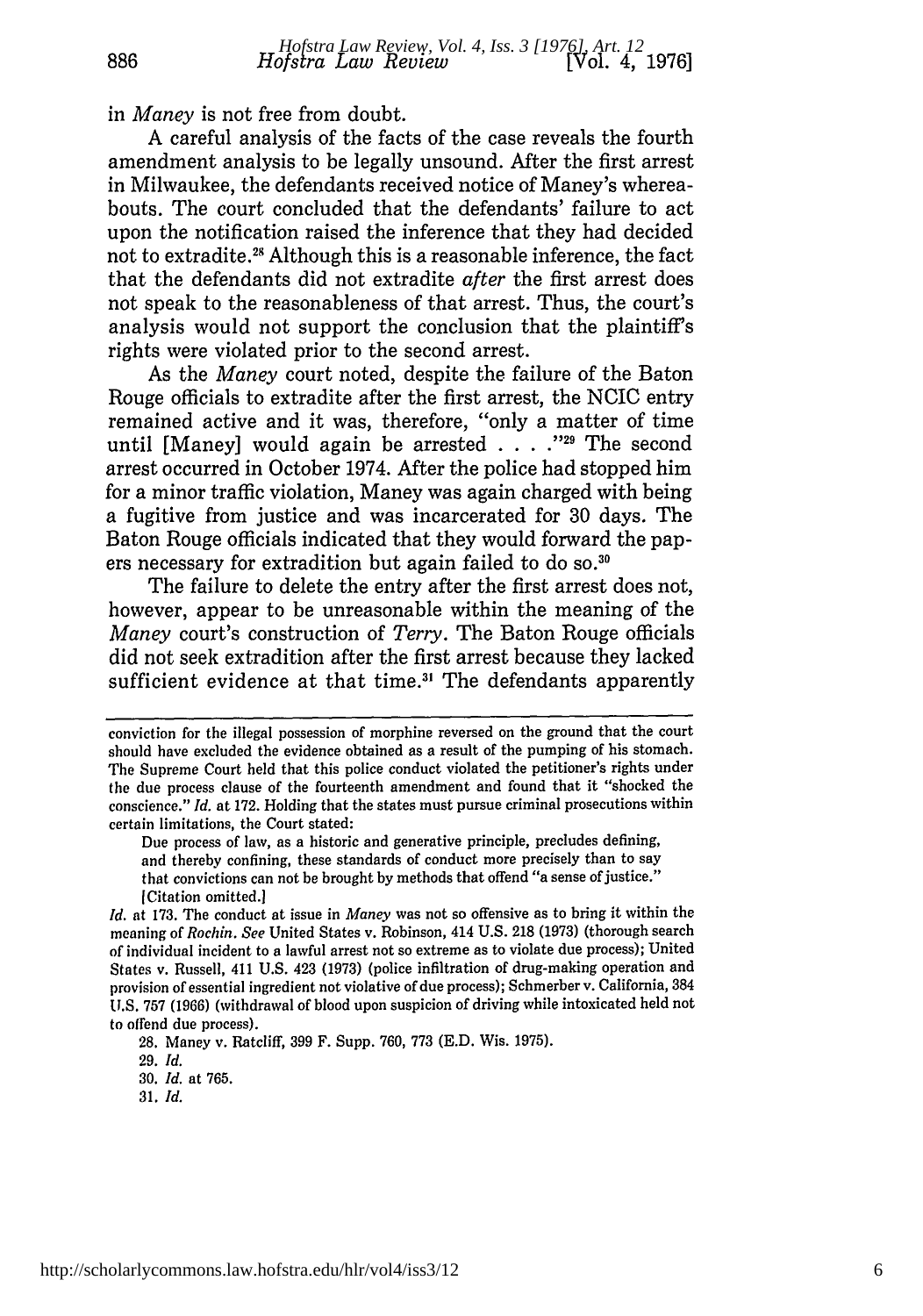cured this deficiency during the period between the first and second arrests.<sup>32</sup> In light of the court's specific finding that there was no intentional bad faith or harassment,<sup>33</sup> it is difficult to see how the court's conclusion that the defendants' conduct "evince[d] a reckless and callous disregard for plaintiff's constitutional rights" $34$  is applicable to the failure to delete the NCIC entry after the first arrest or to the second arrest itself.

Despite their failure to act on the information supplied after the second arrest, the defendants again neglected to remove the fugitive from justice entry and subjected Maney to a third arrest. This arrest, which occurred in Plattsburgh, New York, was clearly unreasonable in terms of the *Maney* court's construction of *Wolf, Terry,* and *Jenkins.35* Thus, a rigorous application of the court's reasoning would lead to the conclusion that the cause of action did not arise until the third arrest. If the court had engaged in a careful analysis of the facts, however, it would have been forced to dismiss the suit since venue did not lie with respect to the incidents which occurred in New York.<sup>36</sup>

The ill-fit of the fourth amendment analysis applied by the *Maney* court suggests the application of an alternative analysis-one focusing on the invasion of the individual's constitutional right to privacy which results from a confrontation with governmental computers. Under this analysis, Maney's constitutional rights were violated once it became clear that the authorities lacked sufficient evidence or intent to prosecute but nevertheless continued the NCIC entry. The original entry and subsequent failure to delete constituted an invasion of the plaintiff's constitutional right to privacy. The three arrests should be properly viewed as consequential injuries which give rise to a claim for compensatory damages. The analysis of the *Maney* court concentrated on the plaintiff's arrests in determining whether there was a constitutional injury. Instead, the court should have focused on the initial governmental intrusion.

Although the bases of the constitutional right to privacy have

36. *See* note 7 *supra.*

<sup>32.</sup> *Id.*

<sup>33.</sup> *Id.* at 772. 34. *Id.*

**<sup>35.</sup>** After the plaintiff's third arrest, defendant Chaffin informed the Plattsburgh, New York, District Attorney that he would not forward extradition papers. *Id.* at 765-66. Thus, it is beyond dispute that the defendants had decided not to prosecute.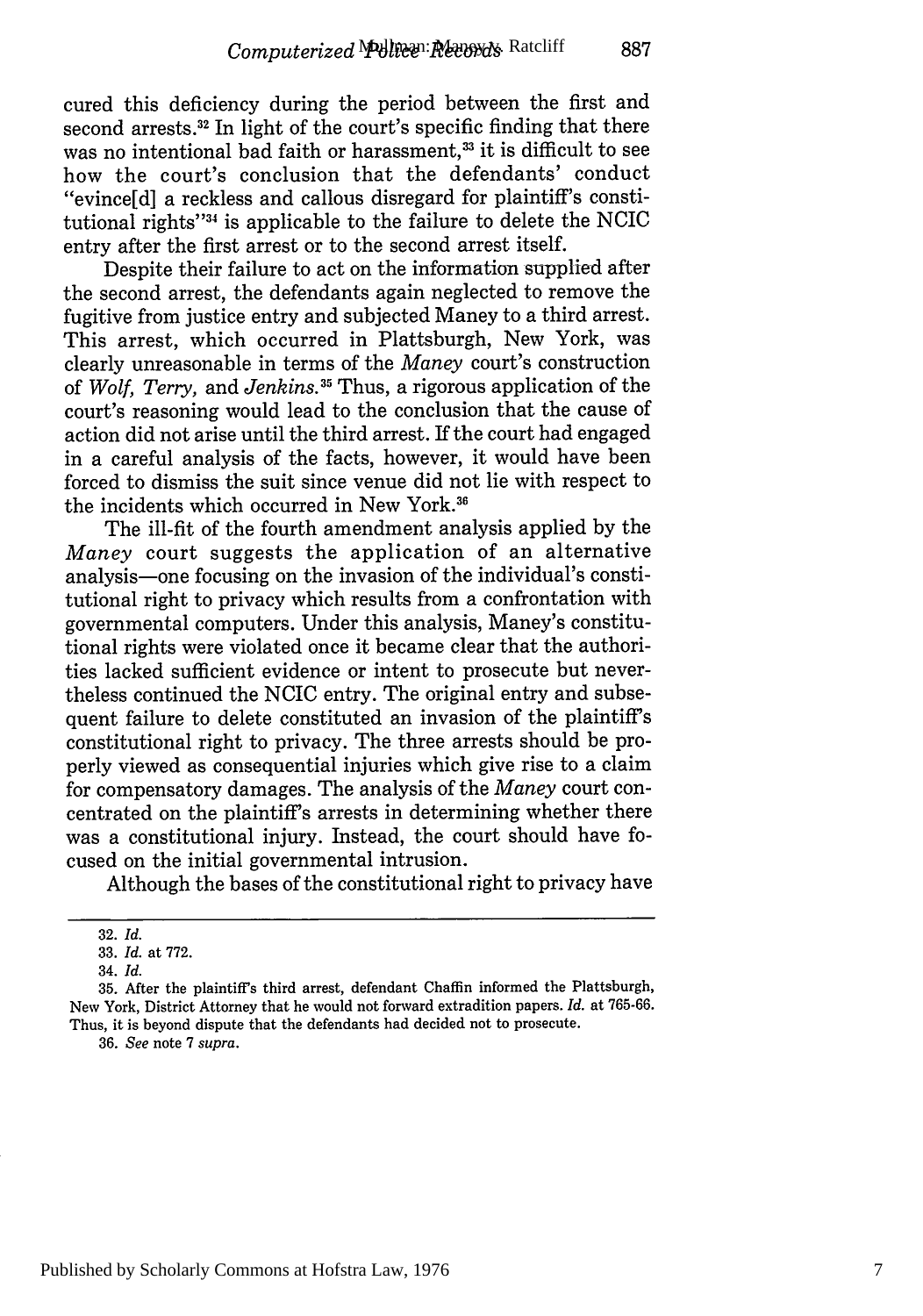not been definitively articulated, the existence and protections of the right have been consistently recognized in three areas: sexual privacy,<sup>37</sup> fourth amendment search and seizure,<sup>38</sup> and informational misuse.<sup>39</sup> It is the analysis developed in the context of misuse of information cases that is most relevant here.

888

*Menard v. Mitchell<sup>10</sup>* and *Tarlton v. Saxbe<sup>41</sup>* dealt with the problem of FBI dissemination of arrest records.<sup>42</sup> In each case the

**38.** Bivens v. Six Unknown Named Fed. Narcotics Agents, 403 U.S. 388 (1971); Terry **v.** Ohio, 392 U.S. **1** (1968).

39. Tarlton v. Saxbe, 507 F.2d 1116 (D.C. Cir. 1974); Menard v. Mitchell, 328 F. Supp. 718 (D.D.C. 1971), *aff'd in part on other grounds sub nom.* Menard v. Saxbe, 498 F.2d 1017 (D.C. Cir. 1974); *see* Utz v. Cullinane, 520 F.2d 467 (D.C. Cir. 1975); Houston Chronicle Publishing Co. v. City of Houston, 531 S.W.2d 177 (Tex. Civ. App. 1975).

While this article was going to press, the Supreme Court, in a surprising decision, Paul v. Davis, 44 U.S.L.W. 4337 (U.S. Mar. 23, 1976), held that a claim for injury to reputation committed under color of state law was not cognizable under 42 U.S.C. § 1983. In reversing the determination of the Sixth Circuit Court of Appeals, Paul v. Davis, 505 F.2d 1180 (6th Cir. 1974), the Court held that the respondent's appearance in a "shoplifter flyer" constituted nothing more than "a claim for defamation under state law" which was not altered by the fact that the flyer was prepared by a state official. Paul v. Davis, 44 U.S.L.W. 4337, 4339 (U.S. Mar. 23, 1976).

The Court held that "the interest in reputation asserted in this case is neither 'liberty' nor 'property' guaranteed against state deprivation without due process of law," *id.* at 4343, and thus found it necessary to consider the respondent's alternative theory of recovery not reached by the court of appeals. His "complaint alleged a violation of [his] 'right to privacy guaranteed by the First, Fourth, Fifth, Ninth, and Fourteenth Amendments.'" *Id.* The Court rejected this argument by holding that the disclosure of the fact of his arrest on a shoplifting charge did not come within the "zones of privacy" previously recognized by the Court. *Id.*

Respondent's privacy claim in *Davis* was based on the stigma resulting from the State's publication of the fact of his arrest. Although *Money* is distinguishable in that Maney's injury-being subjected to repeated arrests and deprivations of liberty-is both more real and substantial in constitutional terms, the Court's language in *Davis* is disturbingly broad. In his dissent, Justice Brennan strongly disagreed with the majority's holding, and noted that "the potential of [this] decision is frightening for a free people." *Id.* at 4346. But more importantly in terms of the *Money* decision, Justice Brennan referred to the effect of the majority opinion in *Davis* on the developing body of case law pertaining to informational misuse, and expressed his "fear that after today's decision, these nascent doctrines will never have the opportunity for full growth and analysis." *Id.* at 4350 n.18.

40. 328 F. Supp. 718 (D.D.C. 1971), *rev'd in part on other grounds sub nom.* Menard v. Saxbe, 498 F.2d 1017 (D.C. Cir. 1974). Since the district court and the court of appeals considered different issues, the opinion of each will be treated separately.

41. 507 F.2d 1116 (D.C. Cir. 1974).

42. It should be emphasized that the *Menard* and *Tarlton* decisions involved the FBI's Identification Division while *Money* concerned the FBI's operation of the NCIC, a very different type of storage system. The "NCIC appears designed for rapid reference to specific current information while the Identification Division . . . is [designed] to store information more static in nature." United States v. Mackey, 387 F. Supp. 1121, 1124 (D.

<sup>37.</sup> Eisenstadt v. Baird, 405 U.S. 438 (1972); Griswold v. Connecticut, 381 U.S. 479 (1965).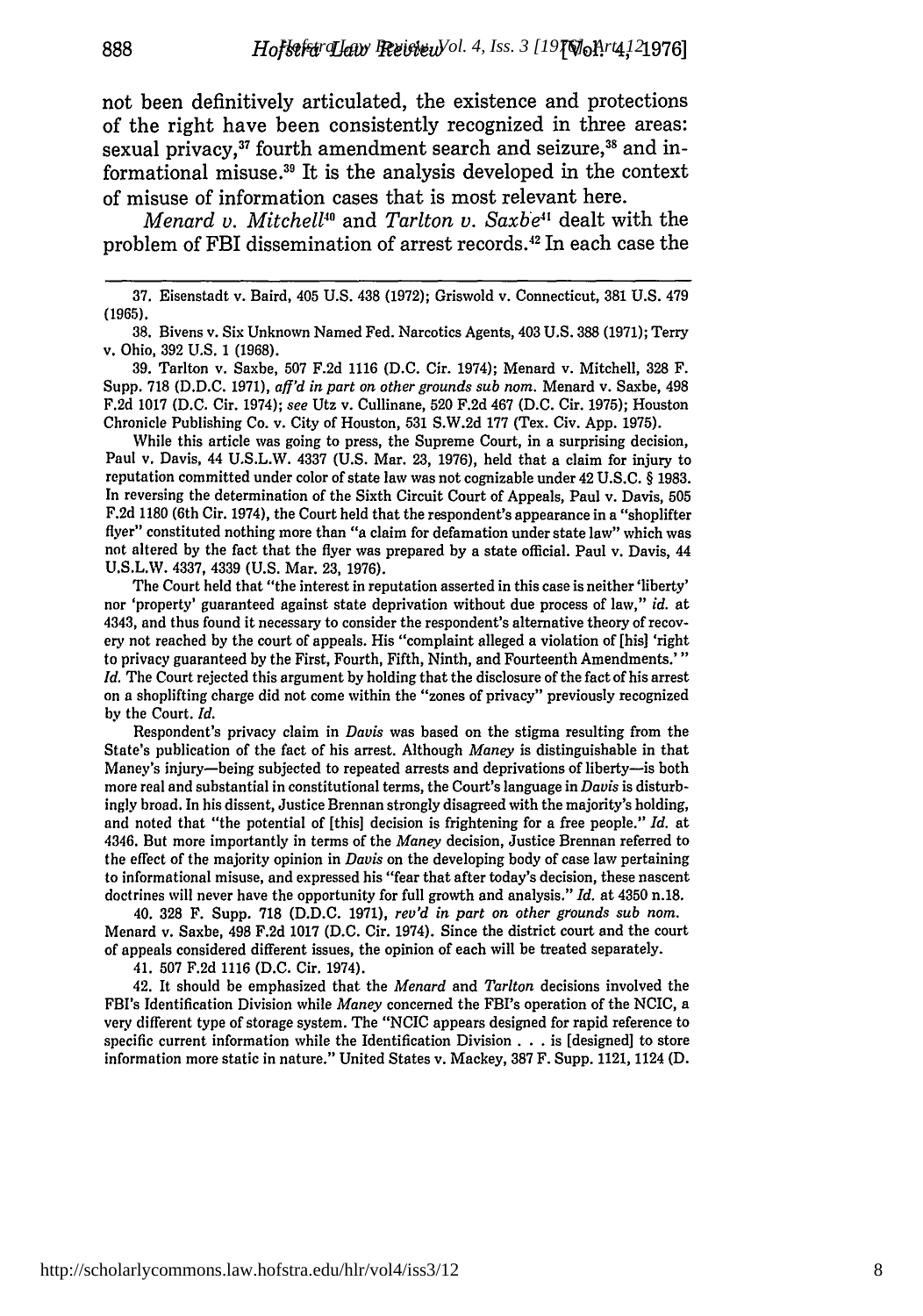court was concerned with the potential for misuse of a legitimate law enforcement system.

In *Menard v. Mitchell*,<sup>43</sup> decided in 1971, the District Court for the District of Columbia considered a suit brought to compel the Attorney General and the Director of the FBI to remove certain information from FBI criminal identification files. Plaintiff Menard sought removal of his fingerprints and the accompanying notation of an arrest without prosecution. Examining Menard's assertion of an invasion of his constitutional right to privacy resulting from the maintenance and potential dissemination of his record, the district court noted that "[t]hroughout the years Courts have sought to preserve a citizen's right to privacy against changes in our culture and developing modes of governmental regulation."<sup>44</sup> The court also observed that:<sup>45</sup>

[T]echnological advances **...** facilitate massive accumulation and ready regurgitation of far-flung data ... [and] emphasize a pressing need to preserve and to redefine aspects of the right of privacy to insure the basic freedoms guaranteed by this democracy.

The district court in *Menard* determined that the government must carry the burden of maintaining "a proper equilibrium between acquisition of information and the necessity to safeguard privacy."46 The court's consideration of the conflict between individual rights and society's need for efficient law enforcement prompted the observation that the FBI's identification system was "out of effective control."<sup>47</sup> As a result, the court held

#### *Id.* at 724.

45. *Id.* at 725.

46. *Id.* at 726. The court noted:

While conduct against the state may properly subject an individual to limitations upon his future freedom within tolerant limits, accusations not proven, charges made without adequate supporting evidence when tested by the judicial process **. . .** should not be indiscriminately broadcast under governmental auspices.

#### *Id.* at 725.

47. *Id.* at 727. The court also discussed the necessity of "adequate sanctions and administrative safeguards," and the need for legislative guidance in the area. *Id.*

Nev. 1975). A reasonable inference would be that the potential for misuse is even greater in the operation of the NCIC with its wider use and accessibility.

<sup>43. 328</sup> F. Supp. 718 (D.D.C. 1971).

<sup>44.</sup> *Id.* at 725. Plaintiff argued that:

<sup>[</sup>Iln the absence of a conviction, the maintenance and use of his arrest record for any purpose whatsoever violates several constitutional guarantees-the presumption of innocence, due process, the right to privacy, and the freedom from unreasonable search under the Fourth Amendment.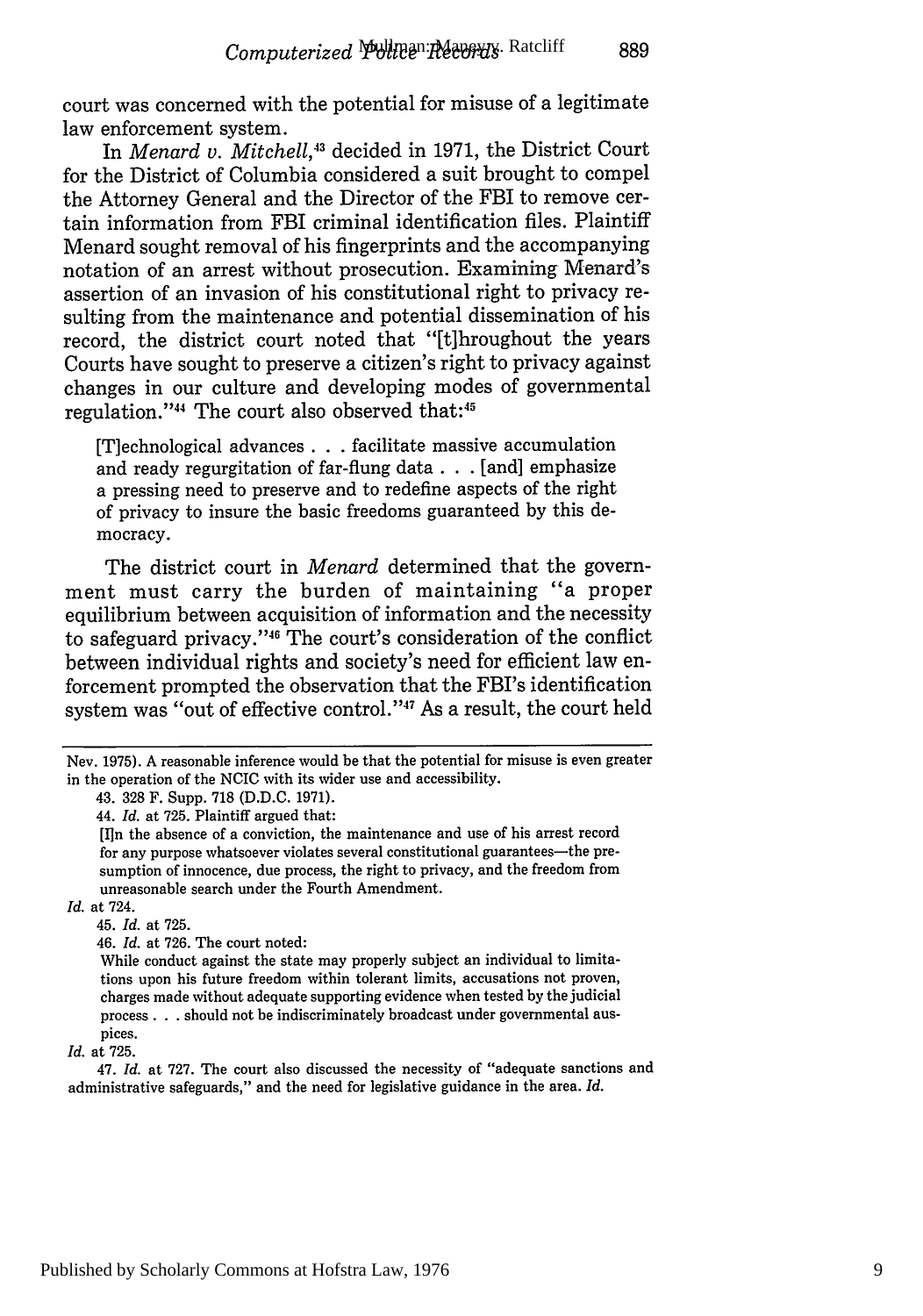that the FBI was "without authority to disseminate arrest records outside the Federal Government for employment, licensing or **''48** related purposes **....**

With respect to the use of the same records for law enforcement purposes, however, the *Menard* court reached a different result. Here the court concluded that the balance favored the government's interest in facilitating the operations of the criminal justice system.<sup>49</sup> Additionally, the court concluded that the individual plaintiff would be afforded due process protections in this setting so that any misuse would be checked by judicial action.<sup>50</sup> The *Menard* court held that dissemination outside the federal government, if limited to law enforcement purposes, was permissible; expungement was therefore denied.<sup>51</sup>

Menard appealed from the order of the district court insofar as it had sanctioned retention of arrest records. On appeal, the plaintiff argued that the mere retention of his records violated his constitutional rights.<sup>52</sup> The court avoided the constitutional issues and decided the case on statutory grounds.<sup>53</sup> It concluded that the plaintiff had alleged a "cognizable legal injury" despite the fact that he could not "point with mathematical certainty to the exact consequences . . . .<sup>754</sup> The court, therefore, ordered the removal of Menard's records from the FBI's centralized criminal files.<sup>55</sup> Underlying the court's decision was the recognition of the

890

52. Menard v. Saxbe, 498 F.2d 1017, 1023 (D.C. Cir. 1974). Menard alleged that he was subject to "harsh penalties without being accorded due process of law," denied equal protection, and subjected to a violation of his right of privacy. *Id.*

53. *Id.* at 1029-30.

54. *Id.* at 1023, *citing* Finley v. Hampton, 473 F.2d 180, 184 (D.C. Cir. 1972).

In its inquiry into the necessity for maintenance of the arrest records, the court examined the unique role of the FBI in the process. The court of appeals reversed the decision below and held that the FBI was not "a mere passive recipient" of information received from others, but, instead, more of a "step-up transformer that puts into the system a capacity for both good and harm." *Id.* at 1026. The FBI's retention of the records

<sup>48.</sup> *Id.*

*<sup>49.</sup> Id.*

<sup>5</sup>o. *Id.*

<sup>51.</sup> *Id.* at 728. The collateral issue of the federal government's use of arrest records for governmental employment was held to be "a proper exercise of the President's responsibilities in the name of national security." *Id.* at 727. The court noted in dictum, however, that this procedure should be reevaluated in the light of "fair play" and suggested that all applicants for federal employment receive a copy of their record so they can "correct or explain any data therein contained." *Id.* at 728.

<sup>55. 498</sup> F.2d 1017, 1030 (D.C. Cir. 1974). The court found that the presence of the records in the neutral noncriminal files was permissible provided that there was no reference of any kind to their criminal origin. *Id.* The reason for the distinction was obvious; the potential for, and effect of, misuse in the former was far greater than in the latter.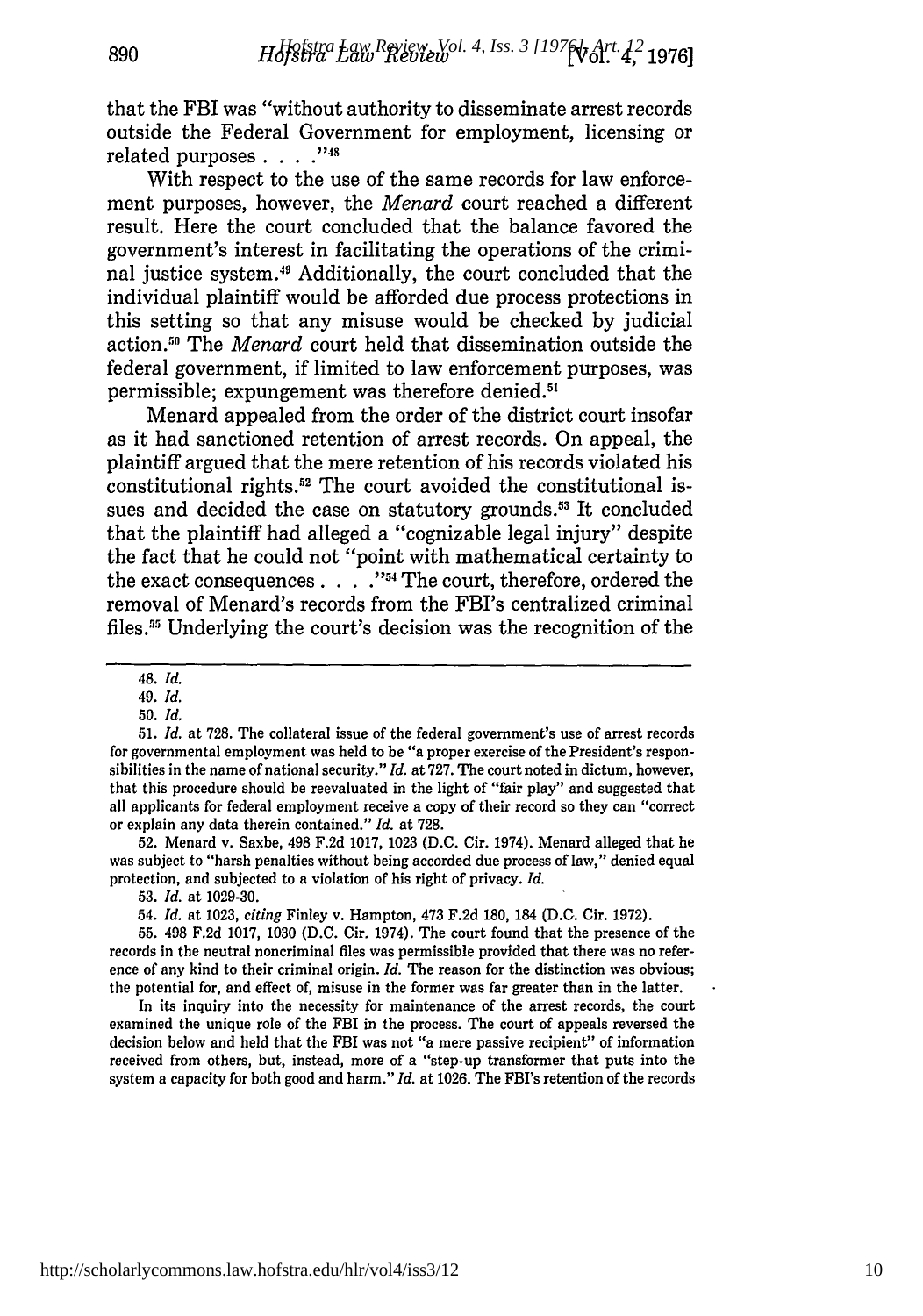potential for misuse of the informational system and the necessity of deterring such activity.<sup>56</sup>

In *Tarlton v. Saxbe57* appeal was brought from a district court order dismissing a pro se complaint on the ground that it failed to state a cause of action. The case concerned the extent to which the FBI has a duty "to take reasonable measures to safeguard the accuracy of information in its criminal files which is subject to dissemination."<sup>58</sup>

Tarlton alleged injury from the existence of several arrest entries in the FBI's "criminal file" which failed to indicate any ultimate disposition, and other entries which concerned convictions allegedly obtained in violation of his constitutional rights.59 He asserted that this incomplete and inaccurate information led to a denial of parole from federal prison and claimed that further dissemination would result in similar injury. $60$ 

In considering the complaint, the court noted that the case involved "a particularly sensitive area of law, concerning the developing relationship between values of individual privacy and the record-keeping functions of the executive branch."<sup>61</sup> As in *Menard,* the court in *Tarlton* was concerned with the potential for misuse of the FBI's Identification System and underscored the need for guidelines:62

[G]overnment collection and dissemination of inaccurate criminal information without reasonable precautions to ensure accuracy could induce a levelling conformity inconsistent with the diversity of ideas and manners which has traditionally charac-

after learning that Menard's arrest was "purely fortuitous," *id.* at 1027, was a direct violation of its duty to maintain and disseminate criminal identification records, a duty which involves the "responsibility to discharge this function reliably and responsibly and without unnecessary harm to the individuals whose rights have been invaded." *Id.* at 1026.

56. In *Menard* suit was brought against the federal agency, not the local police. Menard argued that the FBI was liable based on the fact that the agency maintained and disseminated the inaccurate records. Menard v. Saxbe, 498 F.2d 1017, 1024-25 (D.C. Cir. 1974). The *Menard* court noted that it would have to deal with a number of issues to determine the liability of the FBI for dissemination. Implying that it was not prepared to hold the federal agency responsible, the court decided that expungement proceedings should properly be "maintained against the local law enforcement agencies involved." *Id.* at 1025.

62. *Id.* at 1124. This concern was articulated by Judge Gerhard Gesell in Menard v. Mitchell, 328 F. Supp. 718, 726 (D.D.C. 1971).

**<sup>57.</sup>** 507 F.2d 1116 (D.C. Cir. 1974).

**<sup>58.</sup>** *Id.* at 1121.

<sup>59.</sup> *Id.* at 1120.

<sup>60.</sup> *Id.*

<sup>61.</sup> *Id.* at 1121.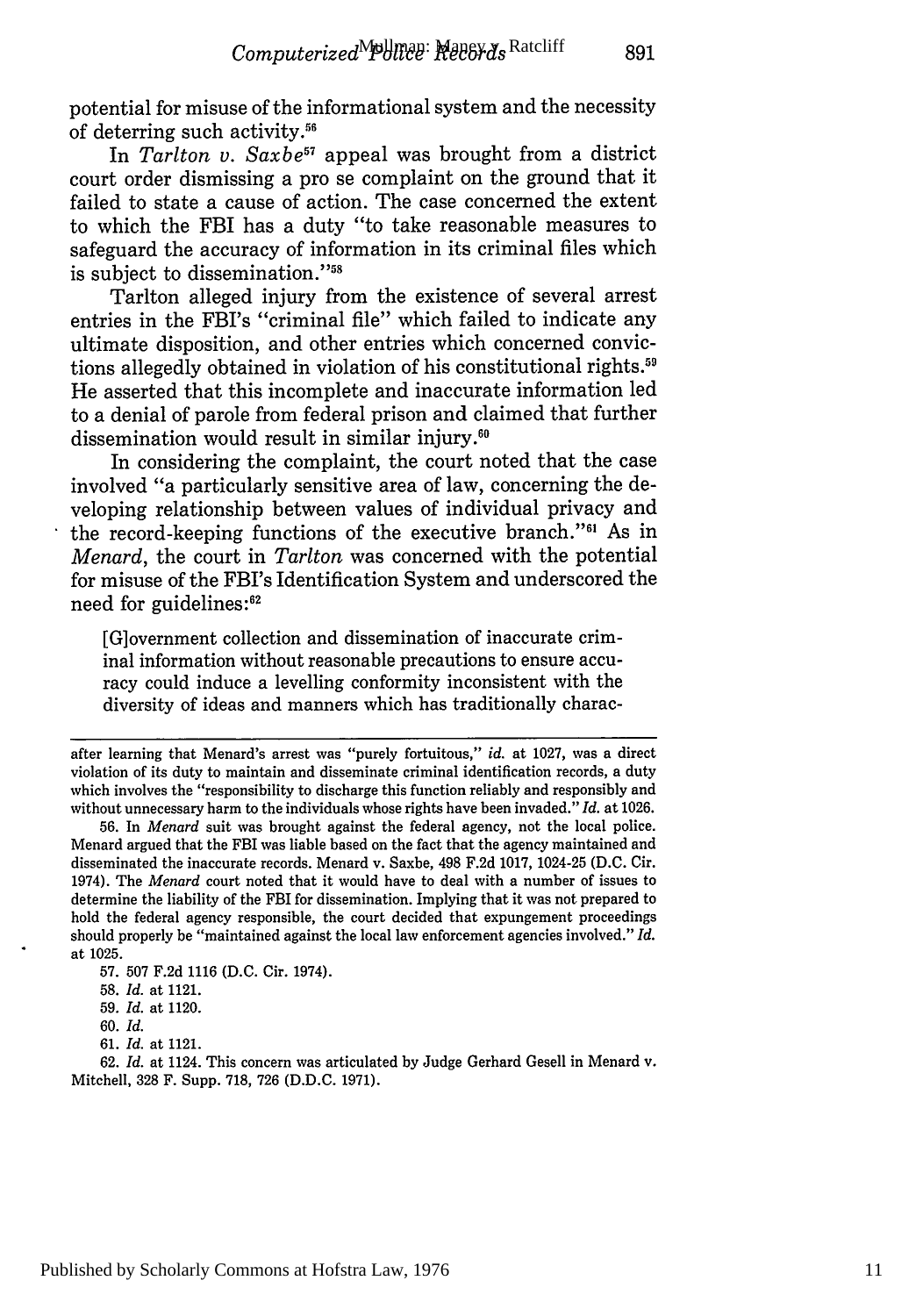terized our national life and found legal protection in the First Amendment.

Although the court recognized the value of the system, it was equally cognizant of its potential dangers. The court was particularly sensitive to the possibility that criminal files might be disseminated in the absence of a legitimate purpose. It was the likelihood of future abuse that demanded the court's most serious attention.<sup>63</sup>

The essential question concerned who should have the burden of ensuring the accuracy and integrity of the system. The *Tarlton* court concluded that the FBI could not extricate itself from responsibility by claiming that it was a "mere passive recipient" of information.<sup>64</sup> The court held that the FBI was, in fact, an active link in the informational flow. Because of practical limitations-administrative burdens, federalism, and efficiency-the *Tarlton* court decided that the responsibility was more appropriately placed with the local agency.<sup>65</sup> The court noted, however, that the FBI was responsible for performing a duty of inquiry to be evaluated by reference to a standard of reasonableness in light of the factual setting.<sup>66</sup>

The argument for application of the analysis developed in the informational misuse cases to the *Maney* facts is compelling. The same issues upon which the *Menard* and *Tarlton* courts focused are involved in *Maney.* The potential for abuse of the NCIC Wanted Persons File is evident from the facts as outlined by the *Maney* court.<sup>67</sup> As a consequence of the defendant's misuse of the computerized network, Maney was subjected to the type of governmental interference and constitutional injury with which the *Menard* and *Tarlton* courts were concerned. It was not the separate arrests or seizures which represented the constitutionally improper governmental action, but rather the initial unjustified NCIC entry and its subsequent maintenance.

892

**<sup>63.</sup>** The court referred to the dissemination of "inaccurate criminal records without reasonable precautions to safeguard the record's accuracy." Tarlton v. Saxbe, 507 F.2d 1116, 1126 (D.C. Cir. 1974). The FBI did not assert that its dissemination was justified by a legitimate purpose, but rather that considerations of federalism and administrative convenience warranted the allocation of the burden of safeguarding accuracy to the local agency. *Id.*

<sup>64.</sup> *Id.* at 1126, *quoting* Menard v. Saxbe, 498 F.2d 1017, 1026 (D.C. Cir. 1974); *see* note **55** *supra.*

<sup>65.</sup> Tarlton v. Saxbe, 507 F.2d 1116, 1127 (D.C. Cir. 1974).

<sup>66.</sup> *Id.* at 1128-29.

<sup>67.</sup> Maney v. Ratcliff, 399 F. Supp. 760, 764-66 (E.D. Wis. 1975).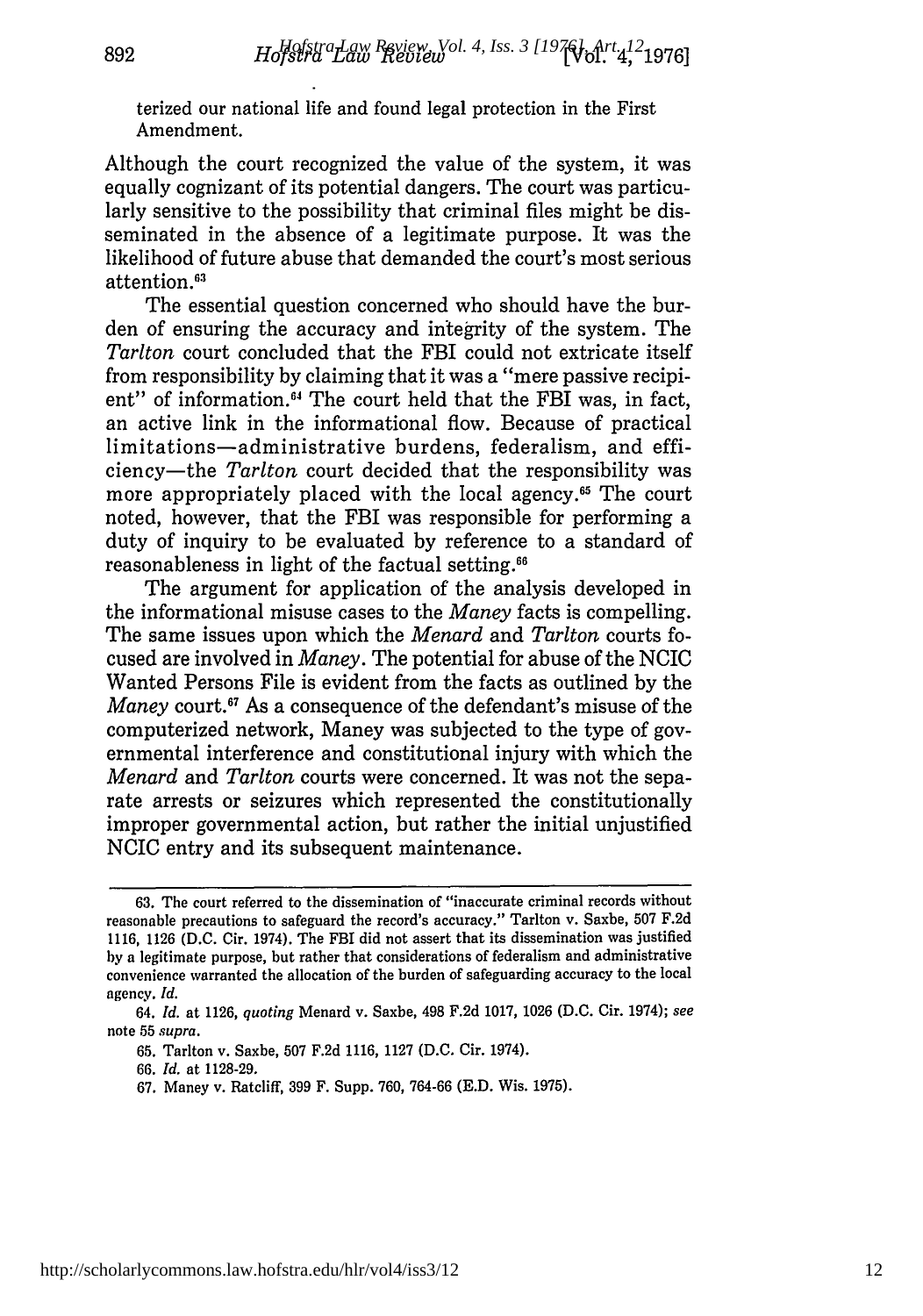Maney, like the plaintiff in *Tarlton,* did not allege constitutionally impermissible conduct on the part of the arresting agency, but rather on the part of those who made the arrests possible-the Baton Rouge officials. The defendant authorities who were responsible for entering the data in the NCIC in *Maney* are in an analogous position to those making the initial arrests in *Menard* and *Tarlton-the* local law enforcement agency. In *Menard* and *Tarlton* it was held that the local agency was appropriately saddled with the burden of ensuring that accurate information be introduced and maintained in the system. Thus, the burden of properly using the NCIC must be imposed on the Baton Rouge authorities.

The *Maney* court's analysis fails to identify correctly the constitutional wrong. By failing to thoroughly analyze the facts and concentrating on the resulting damage—the arrests—the court was forced to apply an imperfect fourth amendment analysis.

The district court's determination that the defendants' conduct "evince[d] a reckless and callous disregard for plaintiff's rights""8 brings the case within the principles outlined by Judge David Bazelon in *Tarlton.* Significantly, according to NCIC policy,69 only the contributing agency could delete the entry. If the defendants neglected to remove the information, the entry would continue to circulate throughout the country and would subject Maney to the possibility of continual arrests.

The injury suffered by Maney preceded the separate arrests. The transmitting authorities lacked either sufficient evidence to extradite or the prosecutorial intent to do so. It was this conduct which violated Maney's constitutional right to privacy.

The *Maney* decision is important because it further underscores the necessity to control the government's use of computers in law enforcement operations. More significant, however, is the court's recognition of its role in providing remedies for those individuals injured as a result of the misuse of these devices. 70 The *Maney* court sanctioned both legal and equitable relief and thus spoke to two overriding concerns-compensation for past wrongs and deterrence of future abuses.

The NCIC represents an effort by the federal government to

<sup>68.</sup> *Id.* at 772.

<sup>69.</sup> FEDERAL **DATA BANKS,** *supra* note **1,** at 2218.

<sup>70.</sup> *Cf.* Bivens v. Six Unknown Named Fed. Agents, 403 U.S. 388, 395-96 (1971).